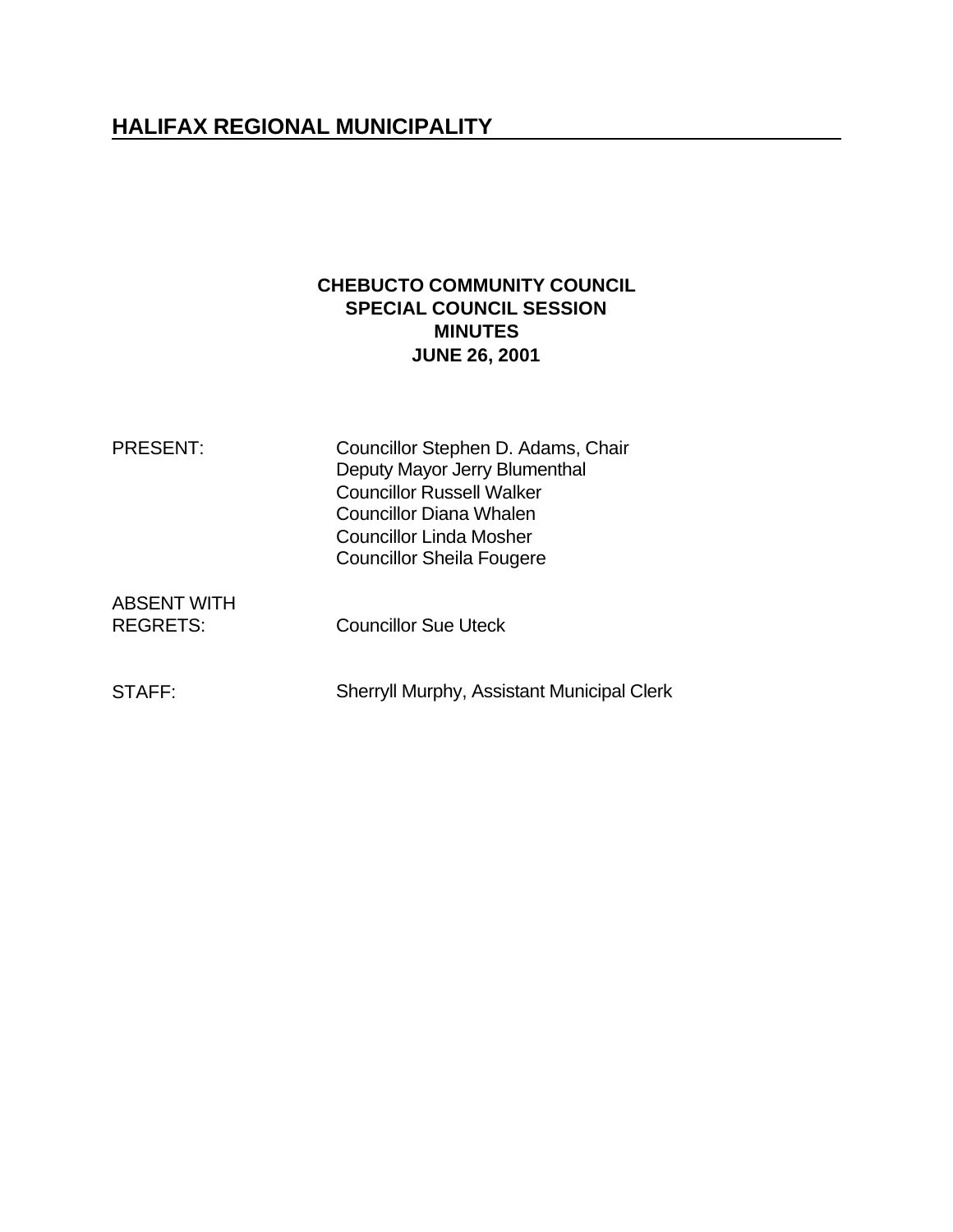# **TABLE OF CONTENTS**

| 2.               | CASE 00355 - APPLICATION TO REZONE 1070 BARRINGTON STREET FROM<br>RC-2 (RESIDENTIAL/MINOR COMMERCIAL) TO RC-3 (HIGH DENSITY     |
|------------------|---------------------------------------------------------------------------------------------------------------------------------|
| 3.               | CASE 00361 - APPLICATION TO AMEND THE HEIGHT PRECINCT FOR 5620<br>SOUTH STREET, HALIFAX FROM 100 FEET TO 190 FEET  3            |
| $\overline{4}$ . | CASE 00333-APPLICATION FOR A DEVELOPMENT AGREEMENT FOR THREE<br>FREESTANDING BUILDINGS AT 6990 MUMFORD ROAD (NOW WEST END MALL) |
| 5.               |                                                                                                                                 |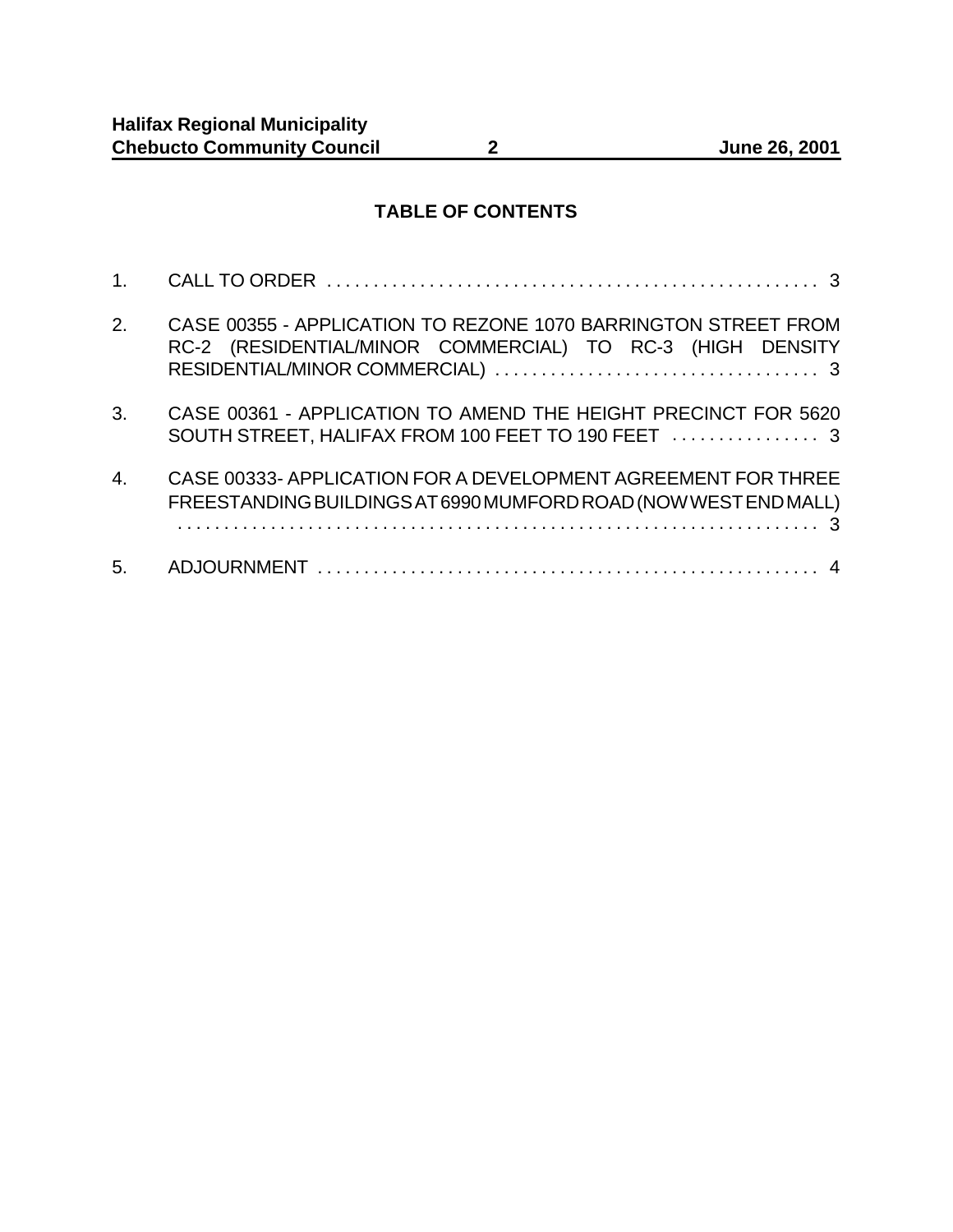## **1**. **CALL TO ORDER**

The meeting was called to order by the Chair at 4:30 p.m.

### **2. CASE 00355 - APPLICATION TO REZONE 1070 BARRINGTON STREET FROM RC-2 (RESIDENTIAL/MINOR COMMERCIAL) TO RC-3 (HIGH DENSITY RESIDENTIAL/MINOR COMMERCIAL)**

• A staff report dated June 15, 2001 submitted by Paul Dunphy, Director, Planning and Development Services was before Community Council for consideration.

**MOVED by Councillor Walker, seconded by Councillor Fougere that Chebucto Community Council approve First Reading of the proposed rezoning of 1070 Barrington Street, Halifax from RC-2 (Residential-Minor Commercial) to RC-3 (High Density/Minor Commercial) and that a public hearing date of July 16, 2001 be set to consider this matter. MOTION PUT AND PASSED.**

## **3. CASE 00361 - APPLICATION TO AMEND THE HEIGHT PRECINCT FOR 5620 SOUTH STREET, HALIFAX FROM 100 FEET TO 190 FEET**

• A staff report dated June 14, 2001 submitted by Paul Dunphy, Director, Planning and Development was before Community Council for consideration.

**MOVED by Councillor Mosher, seconded by Councillor Whalen that Chebucto Community Council approve First Reading of the proposed amendment to the Height Precinct for 5620 South Street (Lot Y-S-T), Halifax, to increase the permitted 100 feet to 190 feet and that a public hearing date of July 16, 2001 be set to consider this matter. MOTION PUT AND PASSED.**

# **4. CASE 00333- APPLICATION FOR A DEVELOPMENT AGREEMENT FOR THREE FREESTANDING BUILDINGS AT 6990 MUMFORD ROAD (NOW WEST END MALL)**

• A staff dated June 21, 2001 submitted by Paul Dunphy, Director, Planning and Development was before Community Council for consideration.

**MOVED by Councillor Fougere, seconded by Councillor Mosher that Chebucto Community Council give Notice of Motion to consider an application for a development agreement by VIC Management Inc. to permit the construction of three free standing commercial buildings at 6990 Mumford Road, Halifax and that a public**